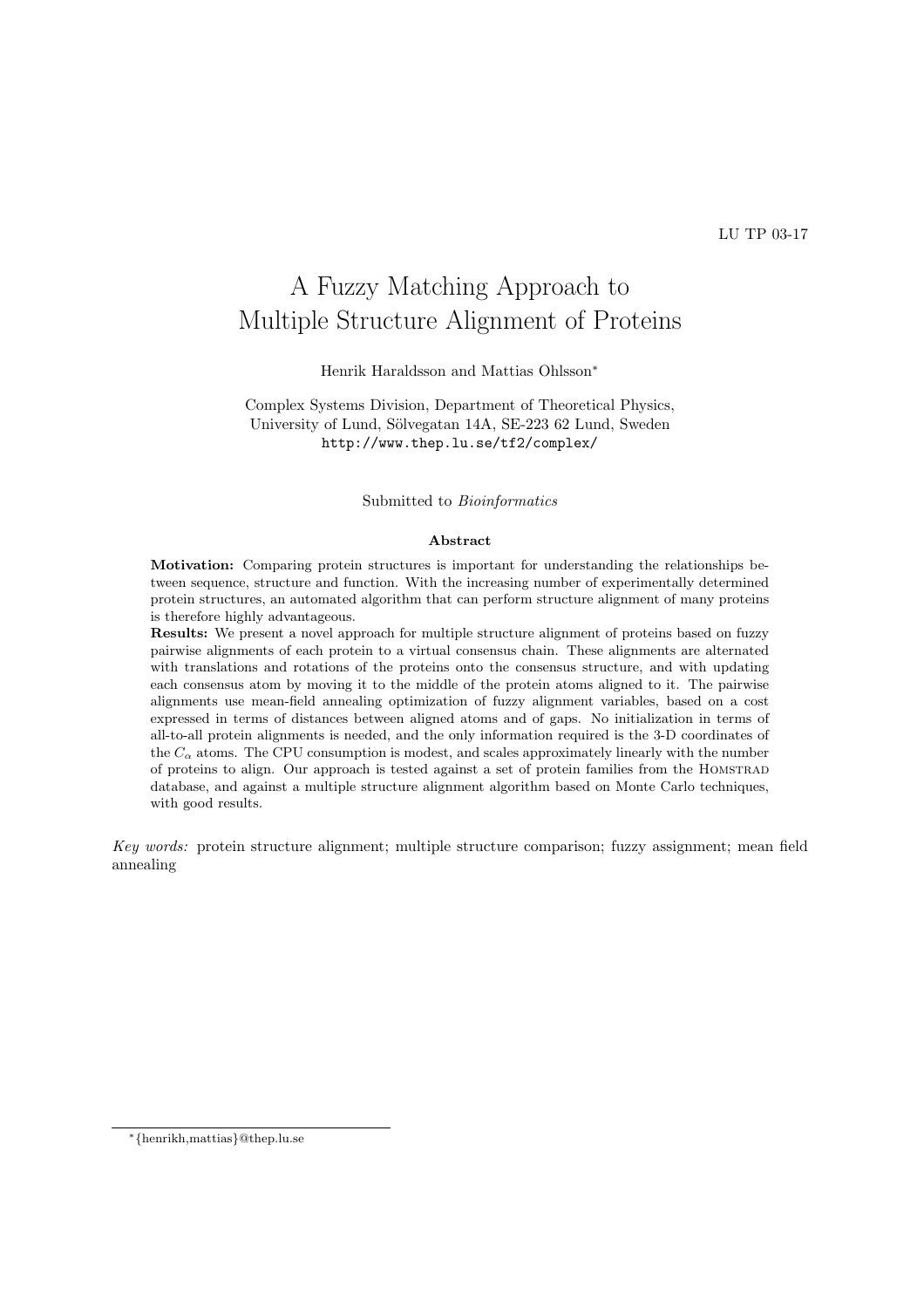# 1 Introduction

Comparative analysis of protein structures is a subject of utmost relevance. It enables the study of functional relationships between proteins and is very important for homology and threading methods in structure prediction. Multiple structure alignment of proteins is needed in order to group proteins into families, which enables a subsequent analysis of evolutionary issues. It is also important in order to build a consensus structure that encapsulates common re-occurring substructures among the structures. However, multiple structure alignment is not an easy task.

There exists many methods for pairwise structure alignment (see e.g. Gerstein and Levitt, 1996; Holm and Sander, 1993; Shindyalov and Bourne, 1998; Szustakowski and Weng, 2000). Few of these have been further developed for the alignment of multiple structures. The ones that exist fall into two broad groups. Methods in the first group perform all pairwise structure alignments and define the structure most similar to the others. Multiple structure alignment is then achieved by starting with an initial alignment of all structures to this selected one. Methods in the second group do not rely on all-to-all pairwise alignments as a starting point, instead they try to solve the multiple alignment problem in a more direct fashion.

Methods that fall within the first group can be found in the work of Gerstein and Levitt (1996) and Guda et al. (2001). The latter uses Monte Carlo optimization techniques to refine the initial alignment found by pairwise structure alignment using the Combinatorial Extension algorithm (Shindyalov and Bourne, 1998). Orengo and Taylor (1996) use double dynamic programming in their Ssapm algorithm, where they form an initial consensus structure from the two protein structures found to match each other the closest. Then they tentatively align all remaining structures to this consensus, select the one with the closest match and merge it into the consensus. This matching and merging is repeated until all protein structures have been merged into the consensus structure. The Comparer algorithm developed by Sali and Blundell (1990) also performs an all-to-all pairwise alignment of all proteins as a first step in their multiple alignment procedure.

A method that does not rely on an initial all-to-all pairwise alignment is used in Leibowitz et al. (2001). This algorithm finds geometric substructures common for all structures to be aligned. Structural alignment of these cores then induces alignments of the full molecules. The starting point for their algorithm is only the 3-D coordinates for the  $C_{\alpha}$ -atoms defining the structures to be aligned.

In this paper we have developed an approach for multiple structure alignment, that falls within the second group, with two main ingredients: (i) the construction of a *virtual consensus chain* that each individual protein is aligned to, and (ii) the use of an efficient fuzzy pairwise structure alignment method. The alignment is carried out in an iterative procedure. In each iteration step, the proteins are rotated and translated towards the consensus chain, guided by the fuzzy pairwise alignment method. Also, in each step a new consensus chain is computed from the alignments of the individual proteins.

The method, which requires no initial alignment from e.g. multiple sequence alignment, uses only 3-D coordinates of the  $C_{\alpha}$ -atoms along the backbone and optionally secondary structure information for each amino acid. The proposed method, which is very general, has some appealing properties:

- Scaling. The method works by aligning each of the proteins to a common consensus chain and no initial alignment taken from an all-to-all pairwise alignment is needed. Hence, the CPU time needed grows only (approximately) linearly with the number of structures to align.
- Generality of formulation. Almost arbitrary additional constraints are easily incorporated into the formalism including, for example, different functional forms of gap penalties and sequence matching preferences.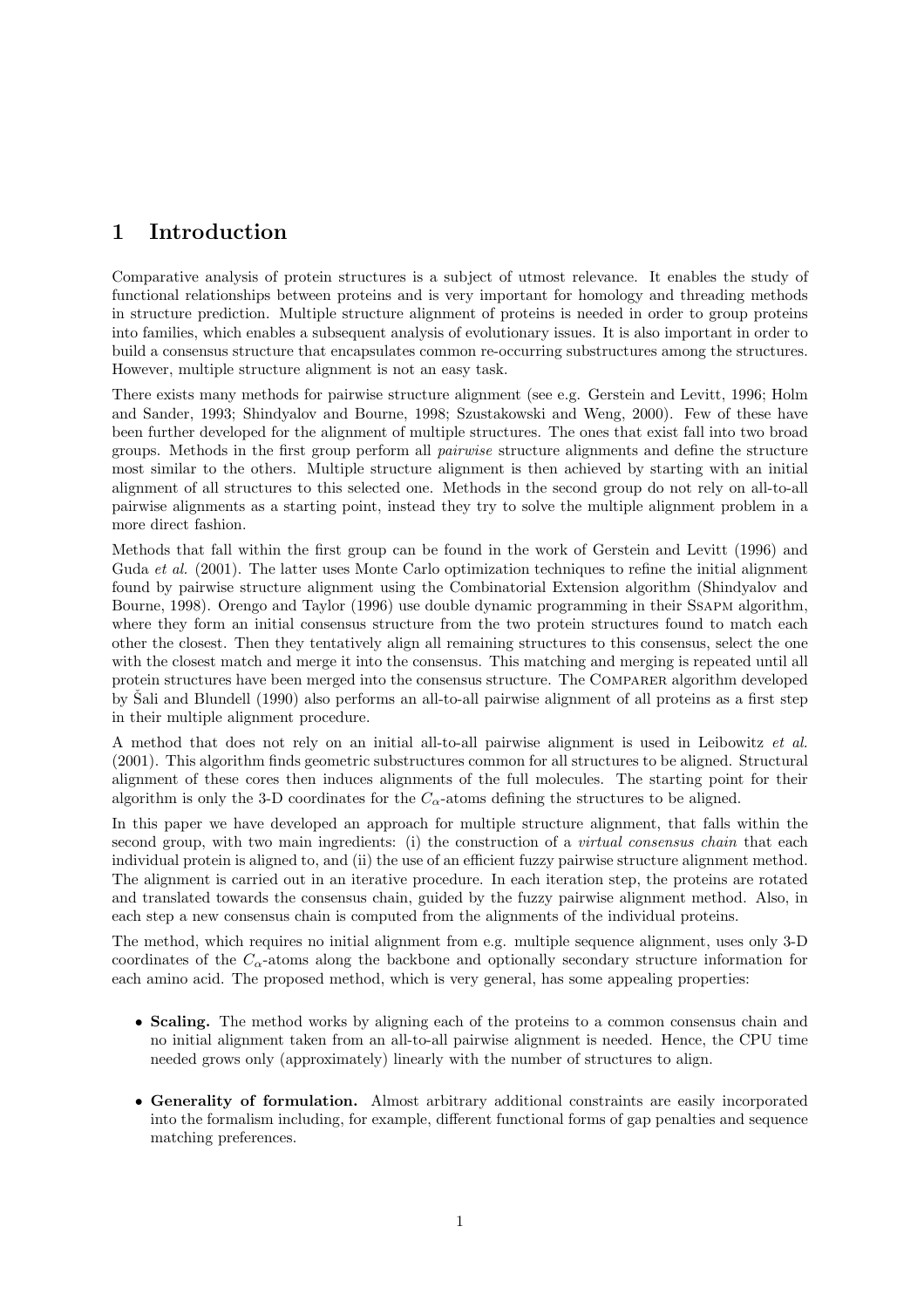The proposed method was tested on structures taken from the HOMSTRAD database (Mizuguchi *et al.*, 1998) of protein structure alignments for homologous families. Furthermore the results of our method were compared to those produced by the Monte Carlo method of Guda *et al.* (2001). The selected datasets were chosen to contain sets of proteins of various lengths, different structural classes and different average percentages of identities. For most cases our algorithm produced alignments in good agreement with the Homstrad database and comparable to results obtained by the algorithm of Guda et al. (2001).

# 2 Methods

#### 2.1 Multiple Alignment procedure

Consider K proteins that are to be structurally aligned to each other. In our approach this will be accomplished by aligning each of the  $K$  structures to a common *consensus* chain. Thus, the multiple alignment problem has been reduced to the construction of the common consensus chain and to perform K pairwise structure alignments. These two steps are not performed independently of each other; rather, we use an iterative 3-step procedure as follows:

- $\bullet$  Fuzzy pairwise structure alignment of each of the K chains to the common consensus chain.
- Weighted rigid body rotations and translations for each of the  $K$  chains.
- Calculation of a new consensus chain.

The first two steps are based on the work by Blankenbecler et al. (2003) and will only be reviewed briefly.

In what follows we denote by  $\mathbf{x}_i^{(k)}$   $(i = 1, ..., N_k)$  the atom coordinates of protein k, with length  $N_k$ . The phrase "atom" is here used in a generic sense – it could represent individual atoms but also groups of atoms. In this paper it will mean  $C_{\alpha}$ -atoms along the backbone. Let  $y_j$   $(j = 1, ..., M)$  denote the atoms (hypothetical  $C_{\alpha}$  positions) of the consensus chain (of length M). We use a square distance metric between the atoms in the proteins and atoms in the consensus chain,

$$
d_{i,j}^{(k)} = |\mathbf{x}_i^{(k)} - \mathbf{y}_j|^2
$$
 (1)

but the formalism is not confined to this choice.

#### 2.2 Weighted rigid body rotations and translations

The objective of the rigid body rotation and translation of the proteins is to minimize the distance between the matched atoms for each of the K proteins and the consensus chain. Let  $\tilde{\mathbf{x}}_i^{(k)}$  be the coordinates of the translated and rotated protein k, i.e.,  $\tilde{\mathbf{x}}_i^{(k)} = \mathbf{a}^{(k)} + \mathcal{R}^{(k)} \mathbf{x}_i^{(k)}$ . Based on the fuzzy assignment matrix  $W^{(k)}$  we determine the translation vector  $\mathbf{a}^{(k)}$  and the rotation matrix  $\mathcal{R}^{(k)}$ , by minimizing the following chain error function,

$$
E_{\text{chain}}^{(k)} = \sum_{i=1}^{N_k} \sum_{j=1}^{M} \mathcal{W}_{i,j}^{(k)} \left( \mathbf{a}^{(k)} + \mathcal{R}^{(k)} \mathbf{x}_i^{(k)} - \mathbf{y}_j \right)^2 \tag{2}
$$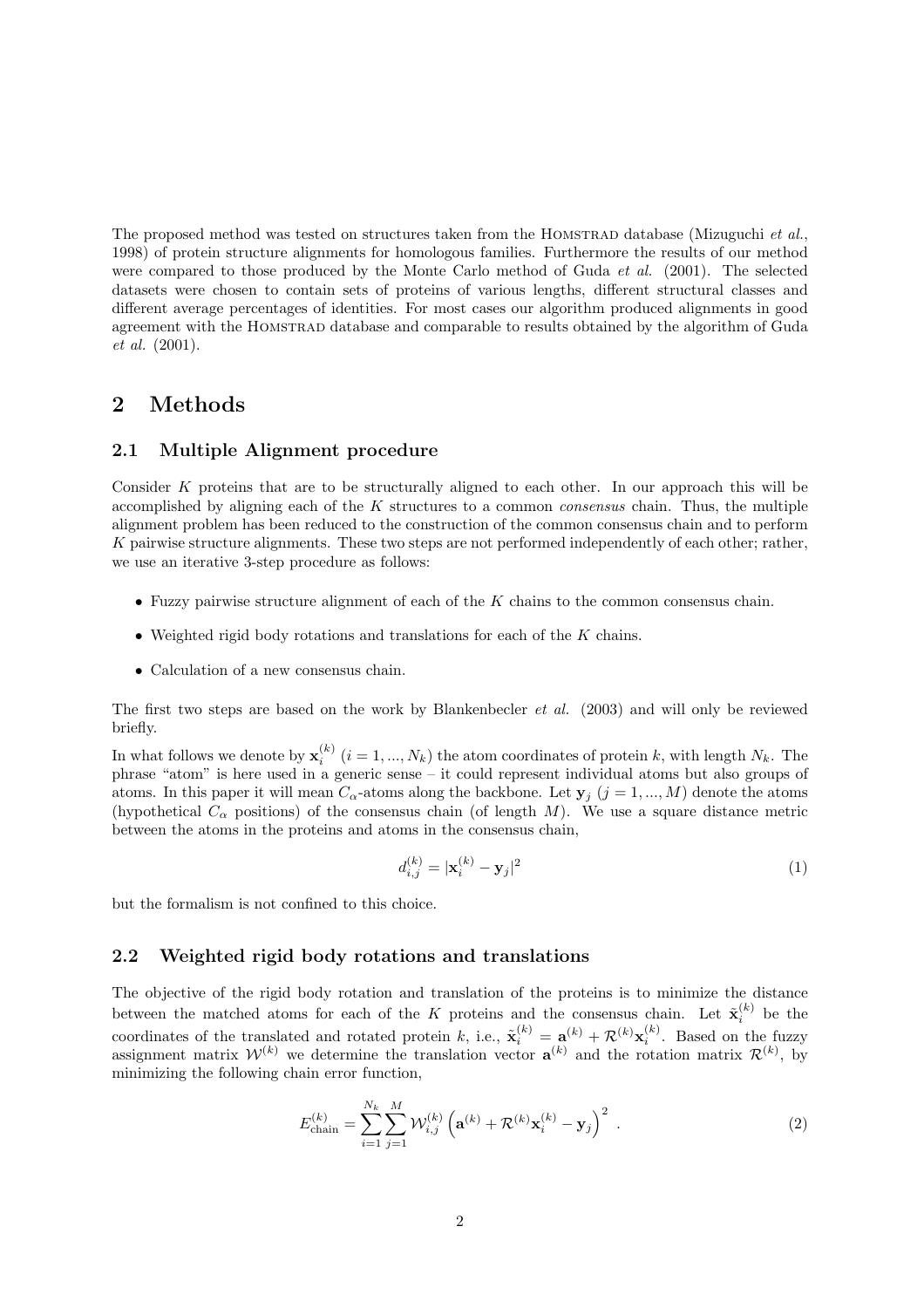Matched atoms for protein k and the consensus chain are given by the elements  $\mathcal{W}_{i,j}^{(k)}$ , of the fuzzy assignment matrix. These elements are not restricted to be integers, leading to an interpretation of fuzzy assignments between atoms. The minimization of  $E_{\text{chain}}^{(k)}$  can be solved exactly (Neumann, 1937), with closed-form expressions for  $\mathcal{R}^{(k)}$  and  $\mathbf{a}^{(k)}$ . It should be noted that this solution is rotationally invariant (independent of  $\mathcal{R}^{(k)}$ ) for the special case when the atoms in the two chains match each other with the same weight, i.e. when  $\mathcal{W}_{i,j}^{(k)}$  is constant for all i and j.

## 2.3 Fuzzy pairwise structure alignment

Our approach for multiple structure alignment is an iterative procedure involving pairwise alignments to a common consensus chain. Each pairwise alignment is obtained using the fuzzy alignment method developed by Blankenbecler *et al.* (2003). This method is similar to the dynamical programming method for global sequence alignment (Needleman and Wunsch, 1970), but with two important differences. First, instead of using a score between aligned atoms, a cost formulation is used. This cost, which depends on the distances between the atoms and on the number of gaps and their locations, is changing throughout the alignment procedure. Second, in the original Needleman–Wunsch algorithm (Needleman and Wunsch, 1970) an optimal alignment path is calculated, whereas fuzzy alignment paths are computed in the method by Blankenbecler et al. (2003). The rest of this section gives a small review of the fuzzy alignment method. For readability we have dropped the  $(k)$  superscript that indicates one of the  $k$ proteins to align.

The structure alignment of two proteins is carried out in an annealing procedure, controlled by a temperature parameter T. Let  $\mathcal{D}_{i,j}$  denote a fuzzy generalization of the optimal alignment cost at node  $(i, j)$  in the *dot-matrix* (cf. (Blankenbecler *et al.*, 2003)), used to represent all possible alignments of two proteins. We have

$$
\mathcal{D}_{i,j} = \sum_{l=1}^{3} v_{i,j; l} \, \widetilde{\mathcal{D}}_{i,j; l} \,, \tag{3}
$$

where  $\tilde{\mathcal{D}}_{i,j;l}$  is the corresponding generalized fuzzy alignment cost if the alignment path is forced to pass through the preceeding node given by l. In the Needleman–Wunsch algorithm only the optimal pass unough the preceding hode given by i. In the Needleman–Wunsch algorithm only the optimal direction is relaxed in direction is relaxed in the fuzzy alignment method where  $v_{i,j; l} \in [0,1]$ , but still sum up to unity. These so called *mean field* variables are calculated according to,

$$
v_{i,j; l} = \frac{e^{-\tilde{\mathcal{D}}_{i,j; l}/T}}{\sum_{l'} e^{-\tilde{\mathcal{D}}_{i,j; l'}/T}}.
$$
\n(4)

The generalized fuzzy alignment costs  $\widetilde{\mathcal{D}}_{i,j; l}$  are calculated using the following recursive relation,

$$
\widetilde{\mathcal{D}}_{i,j; 1} = \mathcal{D}_{i,j-1} + \lambda_j^{(2)} (1 - v_{i,j-1; 1}) + \lambda_{\text{ext}} v_{i,j-1; 1} ,\n\widetilde{\mathcal{D}}_{i,j; 2} = \mathcal{D}_{i-1,j-1} + d_{i,j} ,\n\widetilde{\mathcal{D}}_{i,j; 3} = \mathcal{D}_{i-1,j} + \lambda_i^{(1)} (1 - v_{i-1,j; 3}) + \lambda_{\text{ext}} v_{i-1,j; 3} .
$$
\n(5)

Here,  $\lambda_a^{(n)}$  is the penalty for matching atom a in chain n to a gap and  $\lambda_{\text{ext}}$  is the gap extension penalty. At each iteration in the annealing procedure of lowering T, a fuzzy assignment matrix  $\mathcal{W}_{i,j}$  is calculated as

$$
\mathcal{W}_{i,j} = P_{i,j} v_{i,j; 2} \tag{6}
$$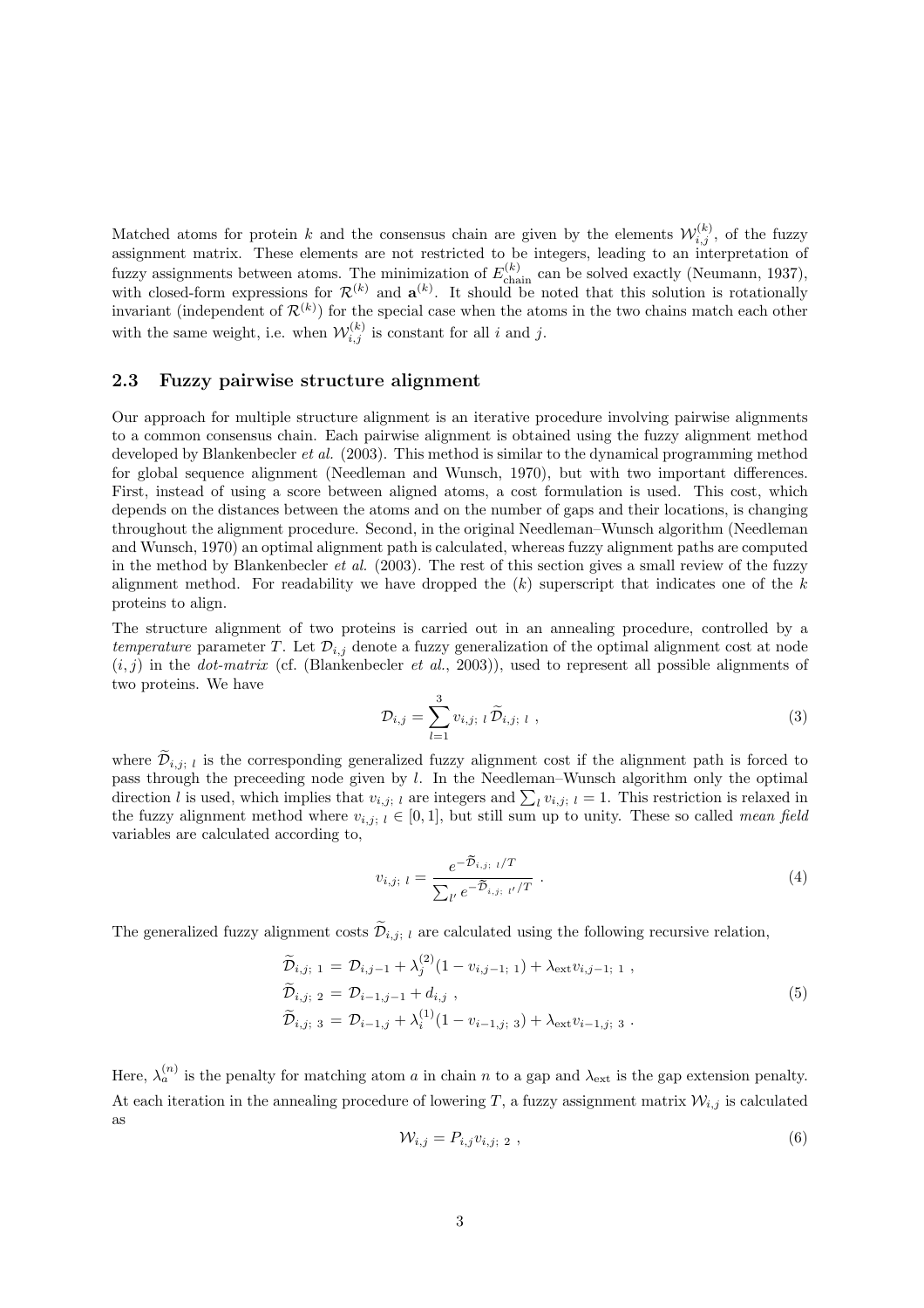where  $P_{i,j}$  is the probability that node  $(i,j)$  is part of the optimal path and  $v_{i,j}$ ; 2 is the probability that atoms i and j are locally matched.  $P_{i,j}$  can be calculated with a similar recursive relation as for  $\mathcal{D}_{i,j}$ . With the obvious initial value  $P_{M,N} = 1$ , one has

$$
P_{i,j} = v_{i,j+1; 1} P_{i,j+1} + v_{i+1,j+1; 2} P_{i+1,j+1} + v_{i+1,j; 3} P_{i+1,j}.
$$
\n(7)

The fuzzy assignment matrix  $W_{i,j}$  is used when moving one of the proteins onto the consensus chain according to the minimum of Eq. 2.

## 2.4 Calculation of the consensus chain

The coordinates  $y_i$  for the consensus chain are calculated using the coordinates of all the K proteins and the  $K$  fuzzy assignment matrices from each of the pairwise alignments. In our approach we construct  $y_i$  according to

$$
\mathbf{y}_j = \sum_{k=1}^K \alpha_j^{(k)} \tilde{\mathbf{y}}_j^{(k)}, \quad \text{where} \tag{8}
$$

$$
\tilde{\mathbf{y}}_j^{(k)} = \sum_{i=1}^{N_k} \tilde{\mathcal{W}}_{i,j}^{(k)} \mathbf{x}_i^{(k)} . \tag{9}
$$

The last expression (Eq. 9) computes the (weighted) average position of the atoms in protein  $k$  that are matched to atom j in the consensus chain. The weights  $\tilde{\mathcal{W}}_{i,j}^{(k)}$  are normalized columns of the fuzzy assignment matrix  $\mathcal{W}_{i,j}^{(k)}$ :

$$
\tilde{\mathcal{W}}_{i,j}^{(k)} = \frac{\mathcal{W}_{i,j}^{(k)}}{\sum_{i'=1}^{N_k} \mathcal{W}_{i',j}^{(k)}} \ . \tag{10}
$$

The final position of consensus atom j is given in Eq. 8, which is a weighted sum of all  $\tilde{\mathbf{y}}_j^{(k)}$ ; chains with a large  $\alpha_j^{(k)}$  contribute more to the final consensus atom  $\mathbf{y}_j$ , compared to chains with a low  $\alpha_j^{(k)}$ . These weights are given by

$$
\alpha_j^{(k)} = \frac{e^{-\beta_j^{(k)}/\psi}}{\sum_{k'=1}^K e^{-\beta_j^{(k')}/\psi}} , \qquad (11)
$$

where  $\psi$  is a parameter and  $\beta_j^{(k)}$  is the distance from the center of mass of the positions  $\tilde{\mathbf{y}}_j^{(k')}, (k' =$ 1, ..., K) to  $\tilde{\mathbf{y}}_j^{(k)}$  itself. This expression (Eq. 11) gives approximately equal weights to positions  $\tilde{\mathbf{y}}_j^{(k')}$ that are within the characteristic distance  $\psi$  from the center of mass, whereas positions  $\tilde{\mathbf{y}}_j^{(k')}$  that are much further away receive a negligible weight. When calculating the center of mass of the positions  $\tilde{\mathbf{y}}_j^{(k')}$ , only proteins where the total matching  $\sum_{i=1}^{N_k} \mathcal{W}_{i,j}^{(k)}$  to consensus atom j is larger than  $10^{-4}$ , are considered.

#### 2.5 Initialization of the consensus chain

The multiple alignment procedure starts with the definition of an initial consensus chain of length  $M$ , where M is a parameter for the algorithm, chosen to be  $M = \kappa \max_k \{N_k\}$ , where  $\kappa \geq 1$ . The consensus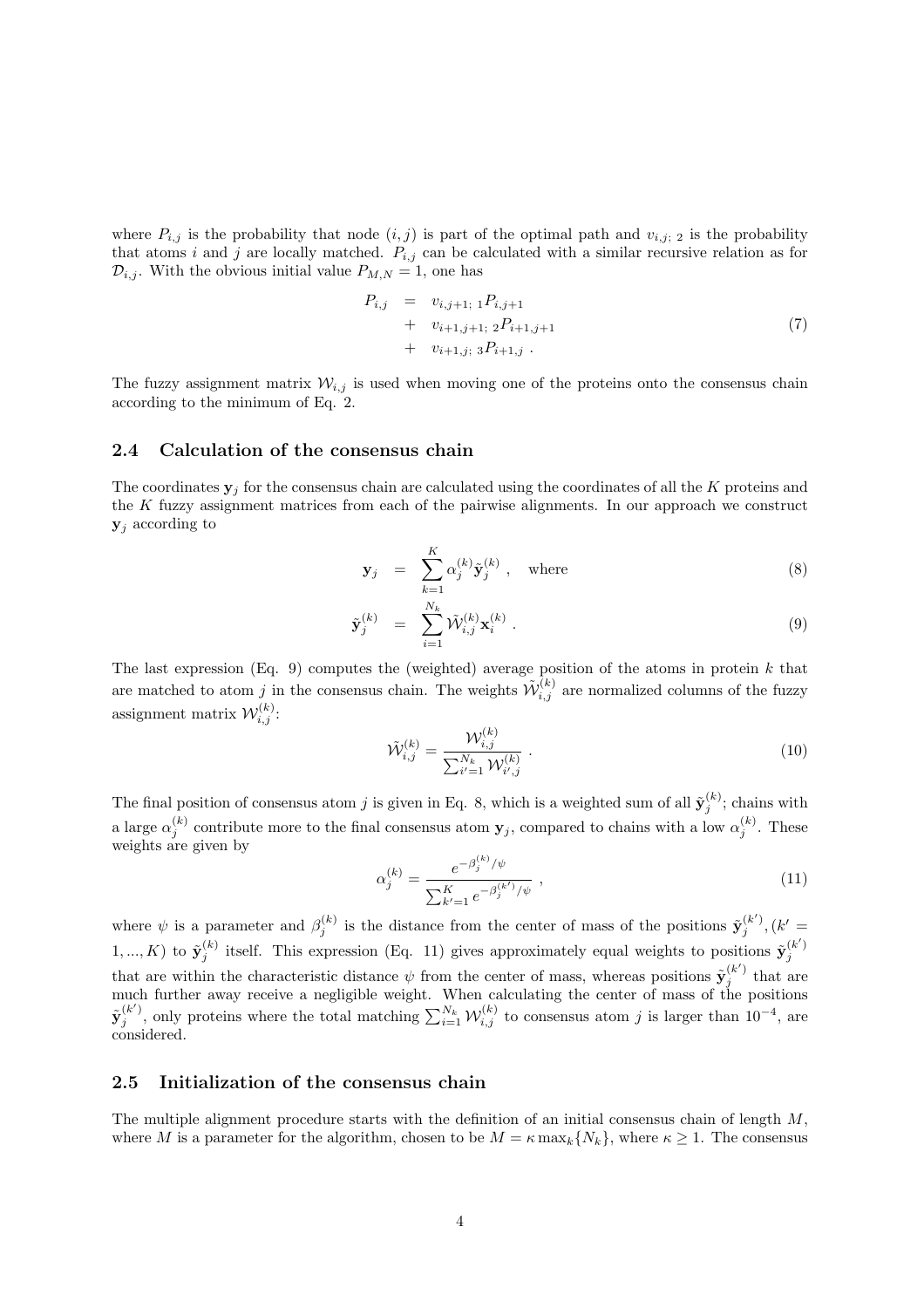chain is then initiated as the longest of the K proteins to align, with random coordinates for the left-over tails (if  $\kappa > 1$ ).

A pre-alignment step is then performed where all structures are moved towards the consensus chain using fuzzy assignment matrices  $\mathcal{W}_{i,j}^{(k)}$ , with a band diagonal structure. The consensus chain is then updated once using Eq. 8. It should be noted that the performance of the algorithm does not depend on the details of the initialization of the consensus chain. This is due to the fact that the fuzzy pairwise alignment procedure starts with a large value for the T-parameter (see Eq. 4), making the initial 3-D coordinates for the consensus chain less important.

## 2.6 Summary of the method

As stated in the beginning, the multiple alignment of K protein structures is accomplished by iteratively aligning each of the K proteins to a consensus chain using fuzzy assignment matrices, followed by recomputation of the consensus chain. The T-parameter that controls the degree of fuzziness of the assignment matrices is annealed during the iterative procedure from a large value to a small value. This ensures the necessary transition from fuzzy assignment matrices to binary ones, where uniquely matched atoms to the consensus chain are identified. The major algorithmic steps are summarized in Figure 1.

The final multiple alignment of the K proteins is defined entirely by what is matched to the virtual consensus atoms in the  $K$  pairwise alignments, but the consensus atoms themselves are not considered part of the final alignment. Protein atoms that are matched to one and the same consensus atom, are considered to be matched to each other and form an alignment column. If a consensus atom is matched to a gap in one of the pairwise alignments, this protein will naturally have a gap at this position in the multiple alignment as well. Any protein atom matched to a gap in the consensus chain, and any protein atom that is matched to a consensus atom without any other protein atoms matched to it, is considered to be unaligned. Consensus atoms that are entirely unmatched do not contribute to the final multiple alignment.

## 3 Results and Discussion

#### 3.1 Data sets used

To test the quality of our alignment algorithm, we have compared alignments on a set of protein families from the Homstrad database (Mizuguchi et al., 1998). Here, the goal was not a full investigation of all families, but rather to explore a limited set with representative variation. Table 1 lists the protein families from HOMSTRAD used in our comparison. We denote proteins by their PDB (Berman et  $al$ ., 2000) identifier.†

## 3.2 Heuristic post-processing

The atoms in the different protein chains are matched through the mediation of the virtual consensus atoms. If there are too few consensus atoms at a given position, protein atoms will be unaligned there. Conversely, if there are many consensus atoms close to a given position, protein atoms which really should be aligned will split up between the consensus atoms, leading to unnecessary gaps in the assignment.

<sup>†</sup>PDB, Protein Data Bank, located at http://www.rcsb.org/pdb/ .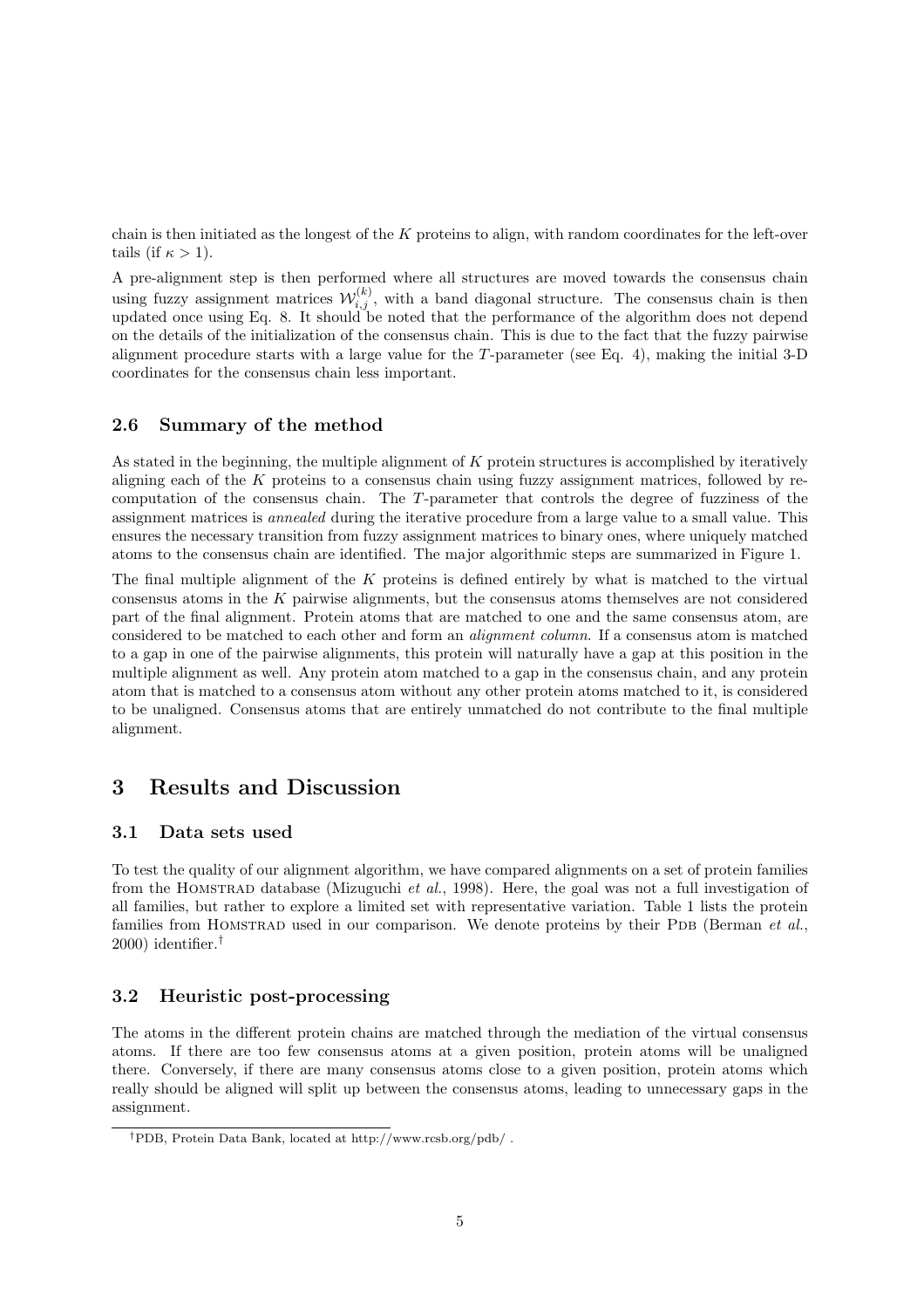1. Initialization.

- (a) Move all proteins to their common center of mass and rescale coordinates such that the largest distance between atoms within the chains is unity.
- (b) Initiate the consensus chain.
- (c) Initiate the temperature,  $T = 10$ .
- 2. Alignment procedure.
	- (a) For each protein k, proceed row by row  $i \rightarrow i+1$ ,  $i = 1, ..., M$ , and in each row column by column,  $j \rightarrow j+1$ ,  $j = 1, \ldots, N_k$ , and calculate in the given order:
		- i.  $v_i^{(k)}$  $\sum_{i,j;\ l}^{(\kappa)}$  from Eq. 4.
		- ii.  $\widetilde{\mathcal{D}}_{i,j; l}^{(k)}$  from Eq. 5.
		- iii.  $\mathcal{D}_{i,j}^{(k)}$  from Eq. 3.
	- (b) Compute the fuzzy matching matrices from Eq. 6.
	- (c) For each protein  $k$ , minimize Eq. 2 by rotation and translation of the protein to the consensus chain.
	- (d) Repeat items 2(a)-2(c) 3 times, or until  $\max_{i,j}(|v_{i,j}; 2 v_{i,j; 2}^{\text{(old)}}| < 0.05$ , whichever comes first.  $v_{i,j;\,2}^{(\text{old})}$  are variables from the previous iteration step.
	- (e) Update the consensus chain according to Eq. 8
	- (f) Lower the T-parameter, e.g.  $T \to \epsilon * T$ .
	- (g) Repeat items 2(a)-2(f) until  $(1/K)\sum$ k .<br>∕⊷  $\sum_{i,j} (\mathcal{W}_{i,j}^{(k)})^2 / \sum_{i,j} \mathcal{W}_{i,j}^{(k)} \Big) < 1 - 10^{-10}.$
- 3. Extract the multiple structure alignment by examining the alignment of each protein to the consensus chain.

Figure 1: The essential algorithmic steps in the multiple structure alignment algorithm.

At high temperatures, the consensus atoms move to their approximate positions, but as the temperature decreases, there is a tendency that some positions end up with too few or to many consensus atoms. For this situation to be remedied, a whole range of consensus atoms has to be moved one or more steps along the chain, in order to shift extra consensus atoms into or out of the interior of the alignment. There is no force in the alignment procedure that makes this happen. The pairwise protein-consensus alignments are optimized with respect to the current position of the consensus atoms, and the consensus atoms are likewise moved to currently matched protein atoms. These two steps happen sequentially rather than simultaneously. Therefore, the algorithm does not "know" that a globally superior alignment would be achieved if the consensus atoms were shifted along the sequence.

The above situation is taken care of by a series of heuristic procedures, that insert or delete consensus atoms near the end of the annealing process. The following criteria are checked for:

1. Consider two consecutive consensus atoms. If these are matched to at least one gap in each of the K proteins, then the two consensus atoms are merged by translating one of them to the midpoint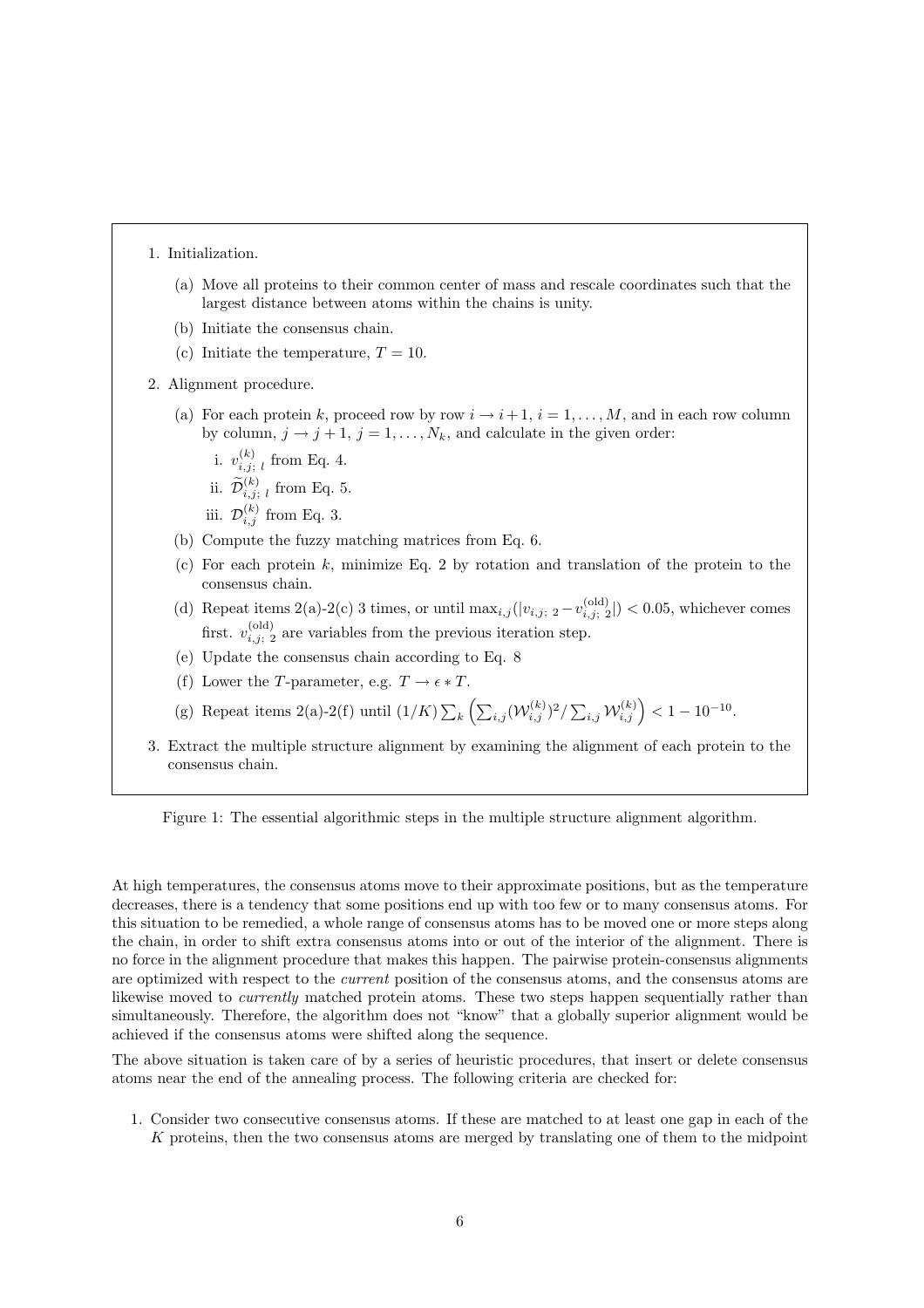| Family        | PDB entries for the proteins                                                       | Class                 | No. of   | Average | Average         |
|---------------|------------------------------------------------------------------------------------|-----------------------|----------|---------|-----------------|
|               |                                                                                    |                       | proteins | length  | identity $(\%)$ |
| ghf7          | 1cel, $1$ egl, $2$ ovw, $2a39$                                                     | all $\beta$           | 4        | 399     | 47              |
| tim           | lamk, 5timA, 1htiA, 1timA,<br>lypiA, 1treA, 1ydvA, 1aw2A,<br>2btmA, 1tcdA          | $\alpha/\beta$ barrel | 10       | 249     | 47              |
| $\text{cyt}3$ | 2cdv, 2cym, 1wad, 3cyr,<br>$2cy3$ , $1age$                                         | all $\alpha$          | 6        | 110     | 40              |
| cytc          | lyea, 1ycc, 2pcbB, 5cytR,<br>1ccr, 1cry, 1hroA, 1cxc,<br>1c2rA, 155c, 2c2c         | all $\alpha$          | 11       | 111     | 44              |
| inth          | $1afcA$ , $2afgA$ , $2fgf$ , $2mib$ ,<br>$1i1b$ , $1iraX$                          | all $\beta$           | 6        | 137     | 30              |
| ricin         | lapa, 1qciA, 1abrA, 1fmp,<br>$1\text{mrj}$ , $1\text{mrg}$ , $1\text{cf}5\text{A}$ | $\alpha$ plus $\beta$ | 7        | 254     | 38              |
| asprs         | $1$ asz $A$ , 1lyl $A$ , 1b $8$ a $A$                                              | multi domain          | 3        | 470     | 28              |

Table 1: Protein families from the HOMSTRAD database used in our comparison.

between the original consensus atom positions, and deleting the other one. (Only consensus atoms actually matched to something are considered here. There is often a pool of unmatched consensus atoms, but these are excluded in this analysis.)

- 2. If an atom in one of the proteins is unaligned, a consensus atom is inserted at this position, unless there is another consensus atom within the distance  $1.5 \text{ Å}.$
- 3. If two consensus atoms are within the distance 1.0  $\AA$  from each other, one of them is removed. This deletion is performed so as to make the average distance between the remaining consensus atoms as close to  $3.8 \text{ Å}$  as possible.

The above heuristics are performed every fifth iteration when  $\Sigma > 0.99$ , and before the final iteration. The saturation  $\Sigma$  is a measure of how close to zero or unity the elements in the assignment matrices  $\mathcal{W}_{i,j}^{(k)}$  are, and is defined as

$$
\Sigma = \frac{1}{K} \sum_{k} \left( \frac{\sum_{i,j} (\mathcal{W}_{i,j}^{(k)})^2}{\sum_{i,j} \mathcal{W}_{i,j}^{(k)}} \right).
$$
\n(12)

## 3.3 Comparing with HOMSTRAD alignments

Besides HOMSTRAD (Mizuguchi et al., 1998), we have compared our result with the Monte Carlo method of Guda et al. (2001) which is available through a WWW-server.<sup>‡</sup> When comparing either of the two methods against Homstrad, we have counted the number of aligned columns that exactly matched that of the manual alignment; here the columns with only one atom are also counted. For each method we also present the number of aligned columns with two atoms or more, and the average column distance in the final geometrical configuration. The column distance is defined as the average of all pairwise geometric

<sup>‡</sup>http://cl.sdsc.edu/mc/mc.html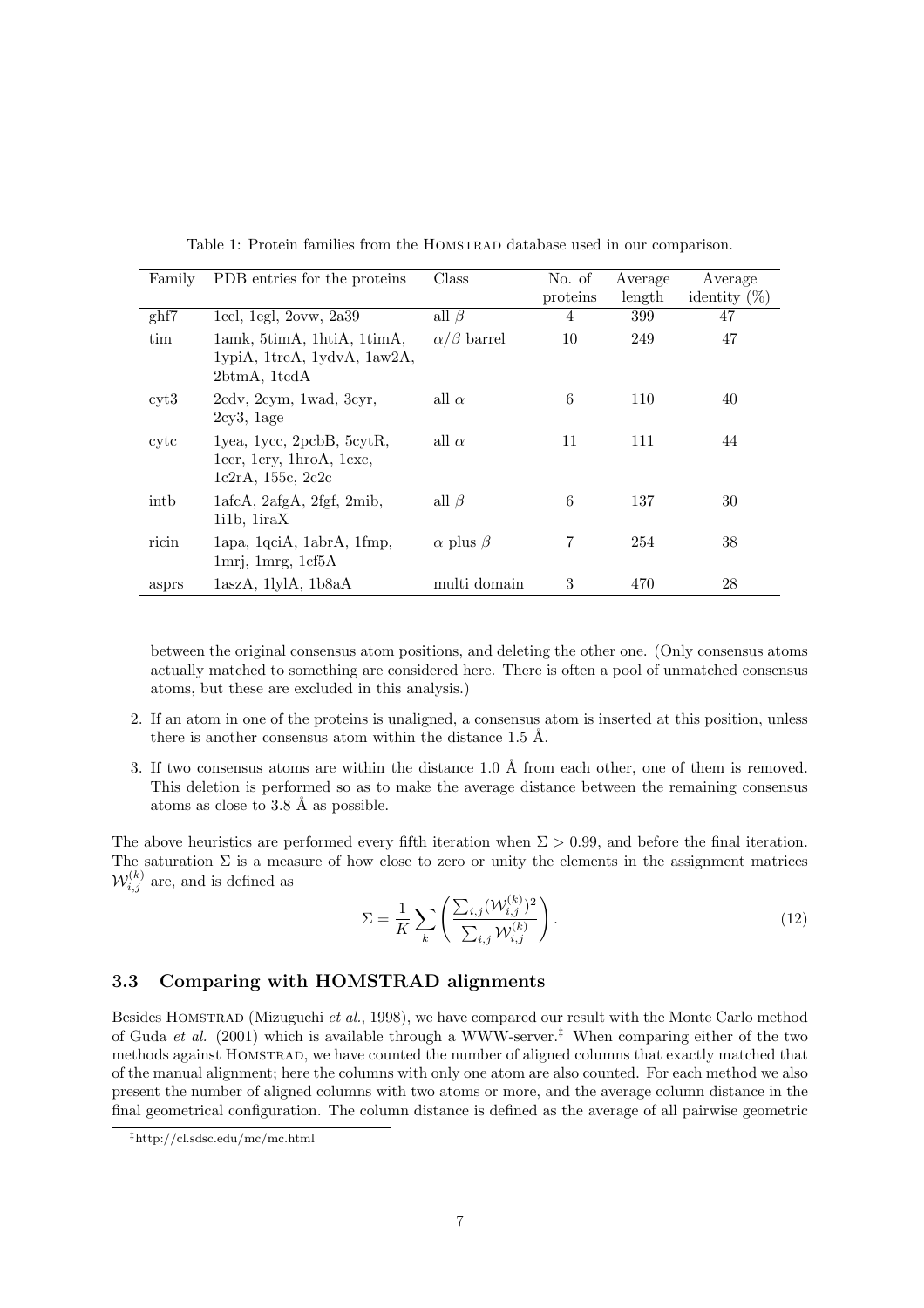distances between atoms in a column. Columns with only one atom obviously have no column distance, and are not included in the average.

|        |             | Our method        |             |             | Guda et al.    |             |
|--------|-------------|-------------------|-------------|-------------|----------------|-------------|
| Family | No. aligned | Ave. column       | No. correct | No. aligned | Ave. column    | No. correct |
|        | columns     | (A)<br>distance ( | columns     | columns     | distance $(A)$ | columns     |
| ghf7   | 403         | 1.30              | 402         | 402         | 1.30           | 406         |
| tim    | 261         | 1.08              | 236         | 249         | 1.04           | 229         |
| cyt3   | 118         | 1.81              | 98          | 111         | 1.69           | 89          |
| cytc   | 132         | 1.41              | 102         | 124         | 1.20           | 94          |
| intb   | 158         | 1.63              | 126         | 155         | 1.83           | 121         |
| ricin  | 279         | 1.29              | 238         | 251         | 1.20           | 221         |
| asprs  | 457         | 2.22              | 400         | 446         | 2.24           | 377         |

Table 2: Summary of the results from the comparison.

Table 2 shows the result obtained for the families listed in Table 1. Our method produces alignments in good agreement with the manual alignment from Homstrad as can be seen from the number of matched columns or by visual inspection of the alignments. Compared to the Monte Carlo method by Guda et al. we usually have more correctly aligned columns. The average column distance for the final geometric configuration is, on the average, somewhat higher for our method. This can be explained by the fact that our method generally aligns more columns. As more columns are included in the alignment, some of these are likely to be hard-to-align ones with a higher column distance, compared to the case when the method aligns fewer columns and then presumably chooses regions that match each other more closely.

Columns with large column distances may also be a result of the heuristic post-processing (cf. section 3.2). Often there are too few consensus atoms at various places; therefore unaligned protein atoms are given a consensus atom in the heuristic post-processing, unless there is a consensus atom close by already. This, however, has an unfortunate side effect: some protein atoms that really should be unaligned get a consensus atom that then aligns itself to some other unaligned atom within a distance of a few Ångströms. This causes a false alignment between the two proteins. These false alignments mainly occur in loop regions and do not disrupt the overall alignment, but they can imply a high column distance for some columns. Thus, there appears to be room for improvement in terms of finding better heuristic post-processing methods; such refinements might lead to fewer false alignments, and to a lower average column distance.

The result of the multiple alignment of the triosephosphate isomerase (tim) family (Lolis et al., 1990) is shown in Figure 2. This family consists of 10 proteins belonging to the  $\alpha/\beta$ -barrel structure class. Comparing to the manual alignment from Homstrad, we align 236 of the total 260 columns correctly. A detailed investigation shows that all  $\alpha$ -helix and  $\beta$ -sheet structures are correctly aligned. Misalignments occurs in loop regions between α-helix and β-sheets.

Our multiple alignment algorithm depends on a number of parameters for its operation. Table 3 shows the values, used in this paper, for important parameters. We have used the same set of parameters for all the families tested.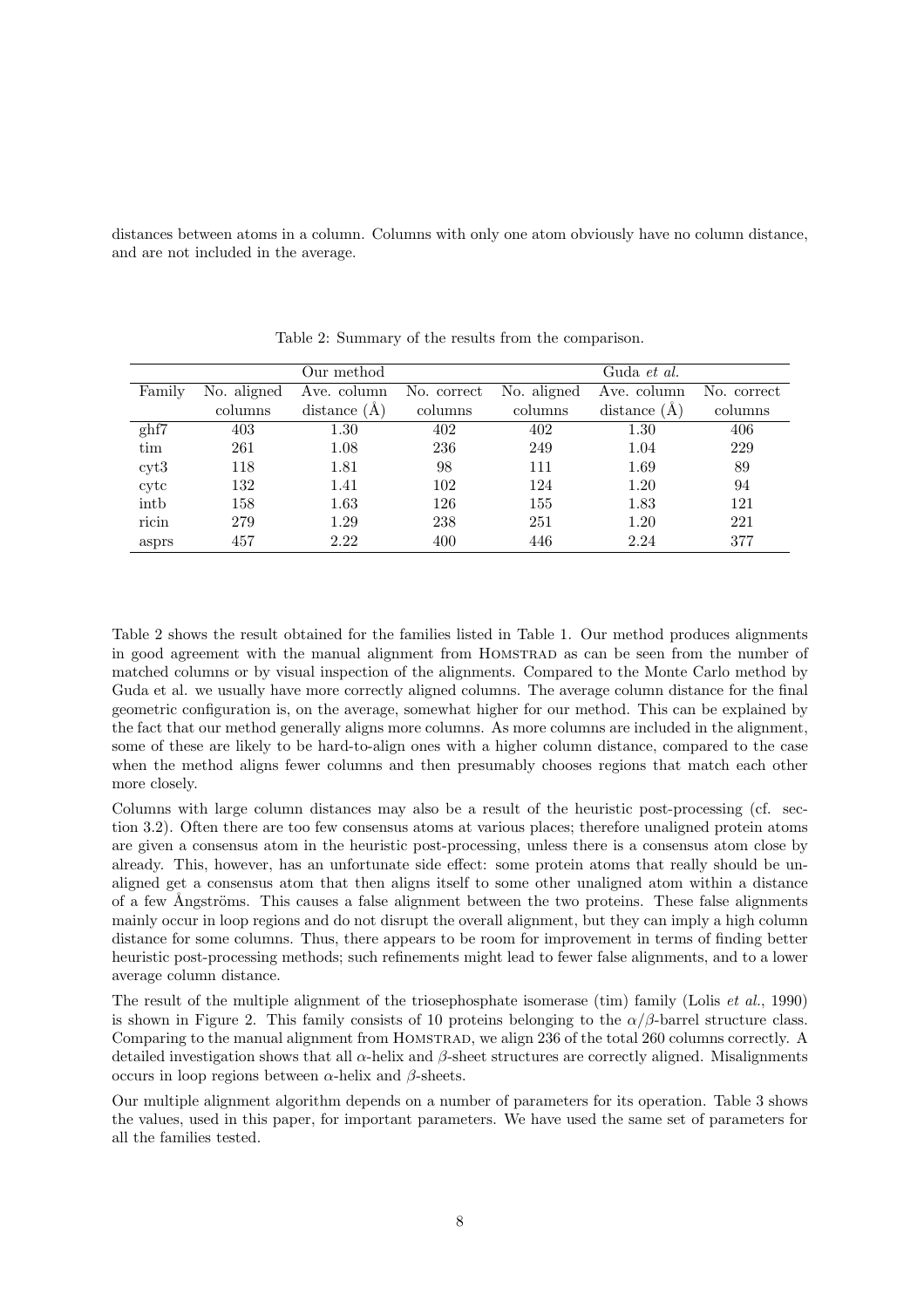

Figure 2: Alignment of the 10 proteins in the triose phosphate isomerase (tim) family from HOMSTRAD using our method. Each protein is optimally aligned to the consensus chain (which is not shown). The proteins are: 1amk, 5timA, 1htiA, 1timA,1ypiA, 1treA, 1ydvA, 1aw2A, 2btmA and 1tcdA.

| Parameter           | Value | Legend                                              |
|---------------------|-------|-----------------------------------------------------|
|                     | 7.0   | The gap cost in the pairwise alignment.             |
| $\lambda_{\rm ext}$ | 0.7   | The gap extension cost in the pairwise alignment.   |
| $\kappa$            | 1.1   | The multiplicative factor used when defining the    |
|                     |       | length of the consensus chain (cf. section $2.5$ ). |
| $\epsilon$          | 0.7   | The annealing rate of $T$ (see Figure 1).           |
| $\psi$              | 0.9   | The width used in the weighting of the different    |
|                     |       | chains when updating consensus atoms (see Eq. 11).  |

Table 3: Parameters used in our multiple alignment method.

## 3.4 Scaling properties

Our algorithm for multiple alignment of protein structures was implemented in C++ on a PC running the Linux operating system. The running times ranged from 11 seconds for the cytochrome-c3 (cyt3)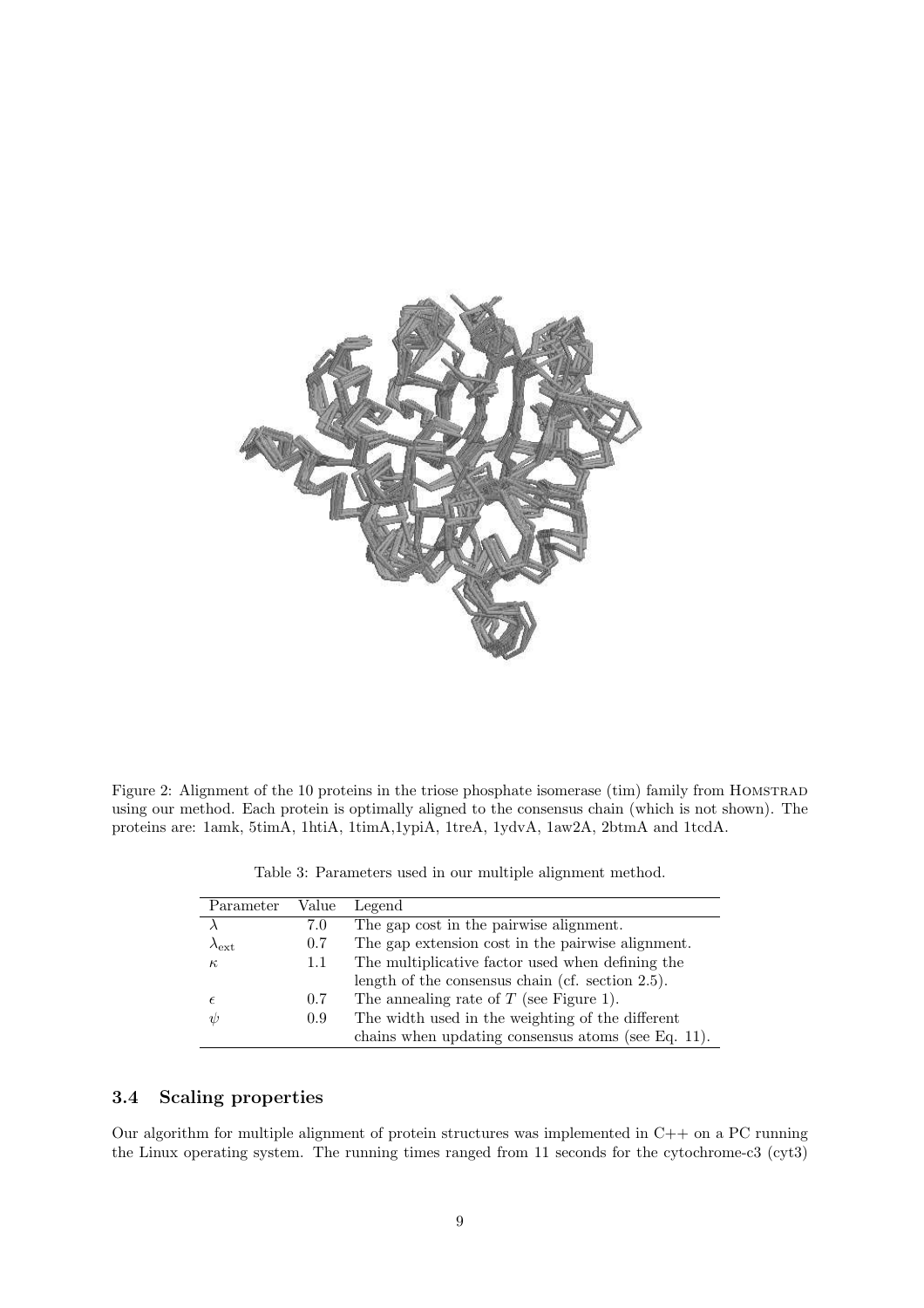family to 140 seconds for the glycosyl hydrolase family 7 (ghf7) on a 2.4 GHz processor (Intel). The required CPU time depends on the lengths of the proteins and the number of structures to align. The pairwise alignment algorithm scales like  $N * M$  for two structures of length N and M. However, for proteins structures with equal lengths, the required CPU time for the multiple alignment algorithm grows approximately linearly with the number of structures to align. This is due to the consensus chain that all structures are aligned to, and that no initial all-to-all pairwise alignment is required.

# 4 Conclusions

In summary, we have presented a novel method for multiple alignment of proteins structures. It has been tested on several protein families with encouraging results. Our approach has appealing properties, such as:

- It is fully automatic, requiring (in principle) only the 3-D coordinates of the  $C_{\alpha}$ -atoms as input and no initialization using all-to-all pairwise alignments.
- With the definition of a consensus chain to which all structures are aligned, it gives rise to a scaling property, where the CPU consumption grows (approximately) linearly with the number of structures to align.
- With the underlying fuzzy pairwise alignment, the method can easily be extended to handle more detailed chain representations (e.g. side chain orientation) and additional user-provided constraints of almost any kind.

# 5 Acknowledgments

We thank Carsten Peterson for fruitful discussions. This work was in part supported by the Swedish Research Council.

## References

- Berman, H. M., Westbrook, J., Feng, Z., Gilliland, G., Bhat, T. N., Weissig, H., Shindyalov, I. N., and Bourne, P. E. (2000). The protein data bank. Nucleic Acids Res., 28, 235–242.
- Blankenbecler, R., Ohlsson, M., Peterson, C., and Ringnér, M. (2003). Matching protein structures with fuzzy alignments. (Lund University preprint LU TP 02-39, submitted to Proc. Natl. Acad. Sci. USA)
- Gerstein, M., and Levitt, M. (1996). Using iterative dynamic programming to obtain accurate pairwise and multiple alignments of protein structures. In D. J. States, P. Agarwal, T. Gaasterland, L. Hunter, and R. F. Smith (Eds.), Proceedings of the fourth international conference on intelligent systems in molecular biology (p. 59-67). Menlo Park, CA: AAAI Press.
- Guda, C., Scheeff, E., Bourne, P., and Shindyalov, I. (2001). A new algorithm for the alignment of multiple protein structures using Monte Carlo optimization. In Proceedings of the pacific symposium on biocomputing (Vol. 6, p. 275-286).
- Holm, L., and Sander, C. (1993). Protein structure comparison by alignment of distance matrices. J. Mol. Biol., 233, 123–138.